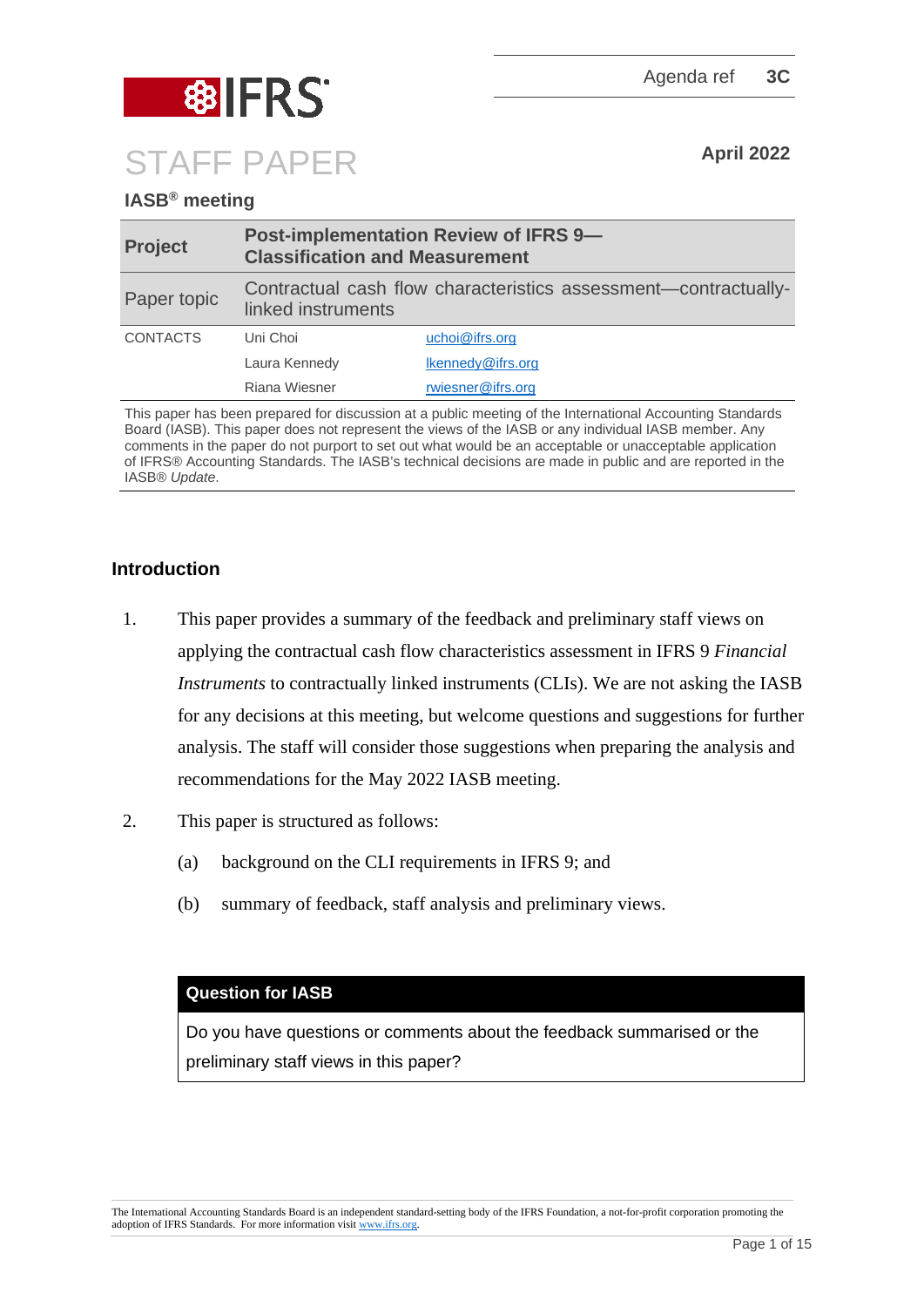## <span id="page-1-0"></span>**Background on the CLI requirements in IFRS 9**

#### **IFRS 9 requirements (paragraph B4.1.20-B4.1.21)**

IFRS 9 describes contractually linked instruments as types of transactions in which an issuer prioritises payments to the holders of financial assets using multiple contractually linked instruments that create concentrations of credit risk (tranches). IFRS 9 explains that each tranche has a subordination ranking that specifies the order in which any cash flows generated by the issuer are allocated to the tranche. In such situations, the holders of a tranche have the right to payments of principal and interest on the principal amount outstanding only if the issuer generates sufficient cash flows to satisfy higher-ranking tranches.

IFRS 9 states that in such transactions, a tranche has SPPI cash flows only if:

- (a) the contractual terms of the tranche being assessed for classification (without looking through to the underlying pool of financial instruments) give rise to SPPI cash flows;
- (b) the underlying pool of financial instruments contain one or more instruments with SPPI cash flows and only particular types of instruments as described in paragraph B4.1.24 of IFRS 9; and
- (c) the exposure to credit risk in the underlying pool of financial instruments inherent in the tranche is equal to or lower than the exposure to credit risk of the underlying pool of financial instruments.
- <span id="page-1-1"></span>3. In this section, the staff summarise the history of the CLI requirements and what the IASB considered in finalising them. Further detail can be found in paragraphs BC4.26–BC4.36 and paragraphs BC4.205–BC4.208 of the Basis for Conclusions on IFRS 9.
- 4. In the 2009 *Classification and Measurement* Exposure Draft (the 2009 C&M ED), the IASB proposed that only the most senior tranche of CLIs could have basic loan features and might qualify for measurement at amortised cost, because only the most senior tranche would receive credit protection in all situations. This was because the IASB concluded that tranches providing credit protection to other tranches are leveraged as they expose themselves to higher credit risk by writing credit protection to other tranches. Hence their cash flows are not SPPI.
- 5. In proposing this approach, the IASB concluded that subordination in itself should not preclude amortised cost measurement. The ranking of an entity's instruments is a common form of subordination that affects almost all lending transactions. Commercial law (including bankruptcy law) typically sets out a basic ranking for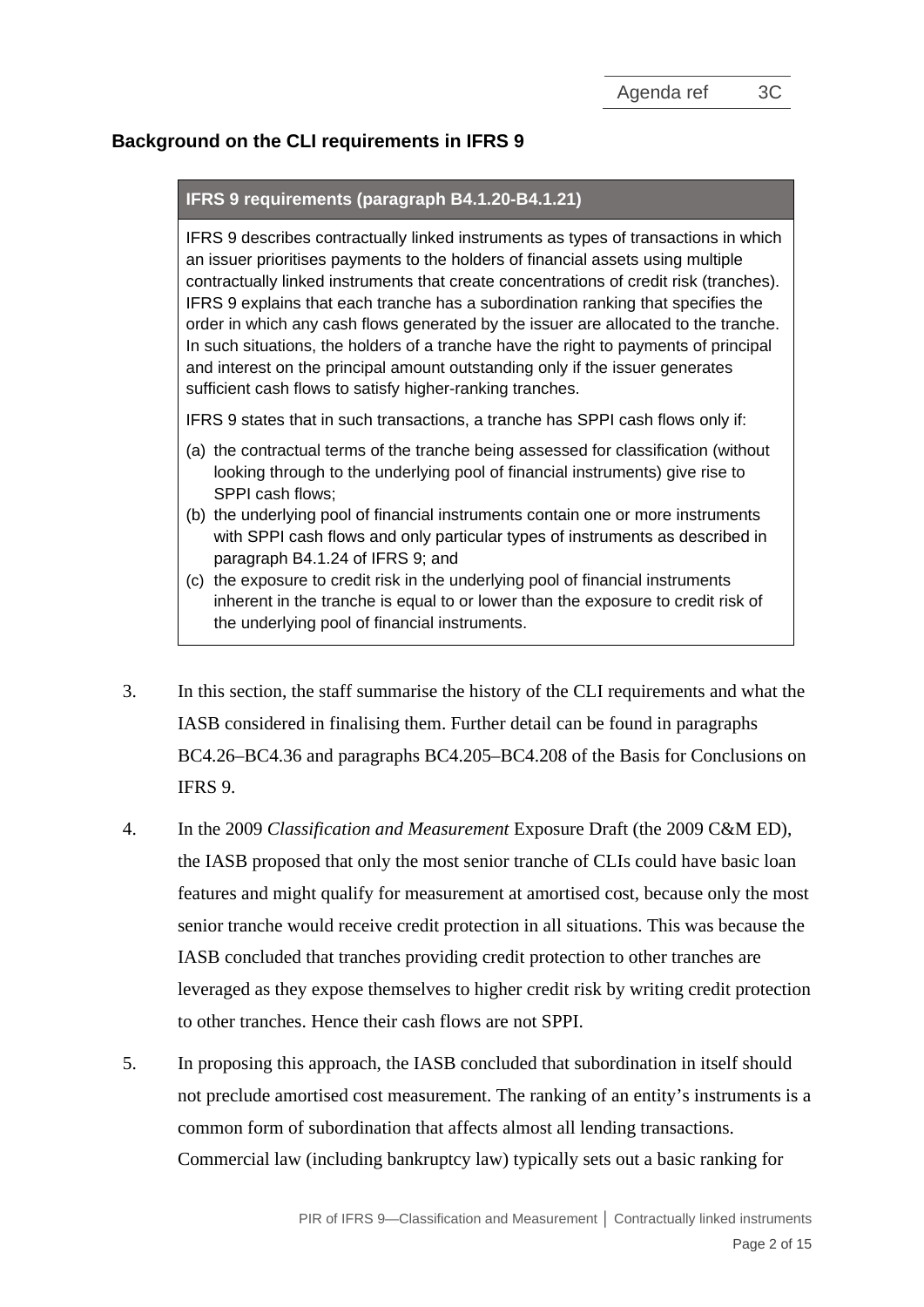creditors. In the IASB's view, it is reasonable to assume that commercial law does not intend to create leveraged credit exposure for general creditors such as trade creditors.

- 6. Almost all respondents to the 2009 C&M ED disagreed with the approach proposed in the ED for investments in CLIs because, among other reasons, it focused on:
	- (a) form and legal structure instead of the economic characteristics of the financial instruments; and
	- (b) the existence of a waterfall structure, without consideration of the characteristics of the underlying instruments, and therefore could create structuring opportunities.
- 7. Respondents to the 2009 C&M ED suggested alternative approaches in which an investor 'looks through' to the underlying pool of instruments of a waterfall structure and measures the instruments at fair value if looking through is not possible. They made the following points:
	- (a) *Practicability:* the securitisation transactions the IASB intended to address were generally over-the-counter transactions in which the parties involved had sufficient information about the assets to perform an analysis of the underlying pool of instruments.
	- (b) *Complexity:* significant accounting judgement was appropriate to reflect the complex economic characteristics of the instrument. In particular, to obtain an understanding of the effects of the contractual terms and conditions, an investor would need to understand the underlying pool of instruments. Also, requiring fair value measurement if it were not practicable to look through to the underlying pool of instruments would allow an entity to avoid such complexity.
	- (c) *Mechanics:* amortised cost measurement should be available only if all of the instruments in the underlying pool of instruments have contractual cash flows that represent SPPI.
	- (d) *Relative exposure to credit risk:* many favoured the use of a probabilityweighted approach to assess whether an instrument has a higher or lower than average exposure to credit risk of the underlying pool of instruments.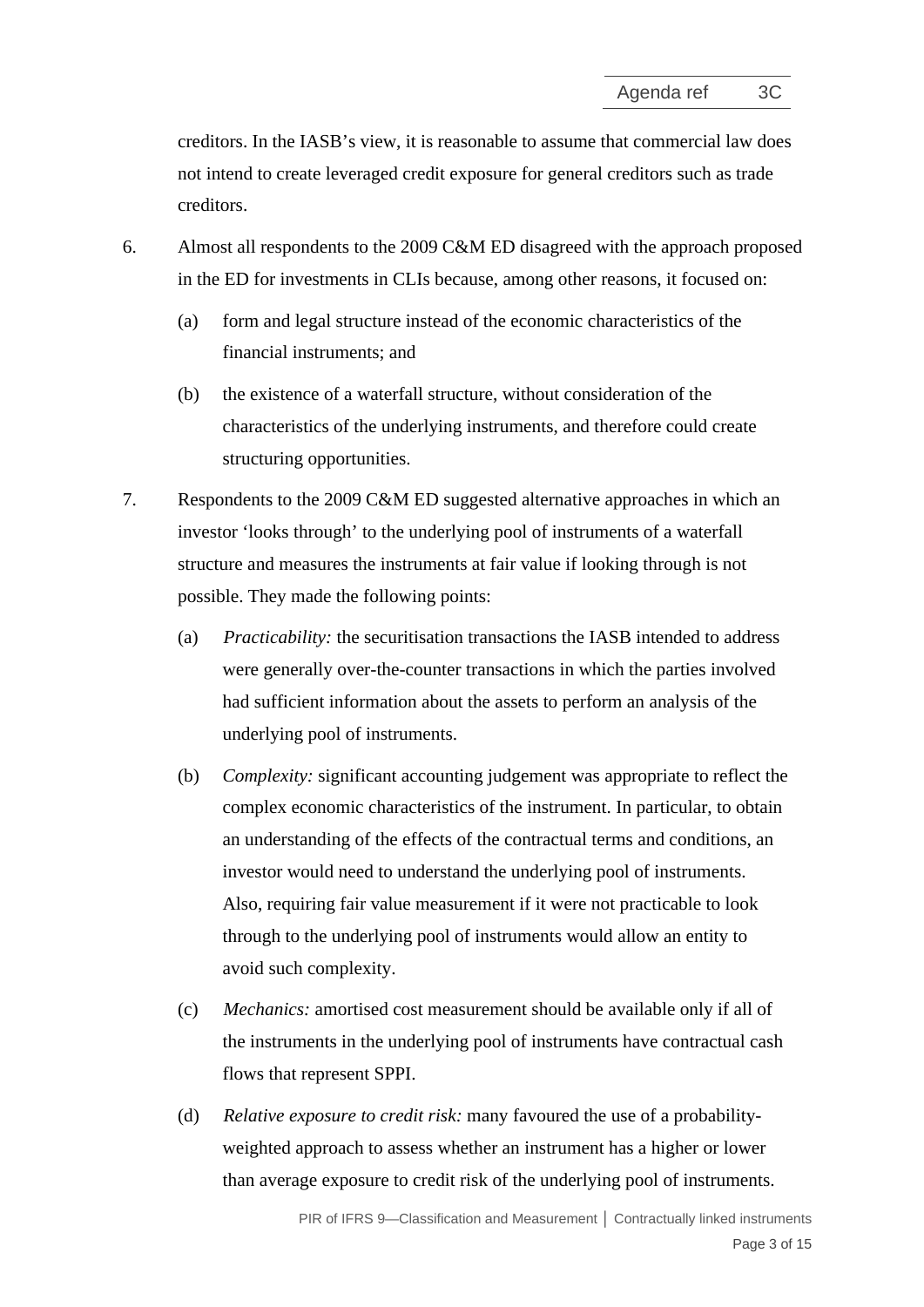- 8. In response to the feedback, the IASB decided to add the requirement to lookthrough to the underlying pool. The IASB was persuaded that classification solely on the basis of the contractual features of the financial asset being assessed for classification would not capture the economic characteristics of the instruments when a concentrated credit risk arises through contractual linkage.
- <span id="page-3-1"></span>9. The IASB concluded that the nature of contractually linked instruments that effect concentrations of credit risk, justifies this approach because the variability of cash flows from the underlying pool of instruments is a reference point, and tranching only reallocates credit risk. Thus, if the contractual cash flows of the assets in the underlying pool represent SPPI, any tranche that is exposed to the same or lower credit risk would also be deemed to represent SPPI. The IASB also took the view that such an approach would address many of the concerns raised with regard to structuring opportunities and the focus on the contractual form of the financial asset, instead of its underlying economic characteristics. The IASB also noted that to understand whether particular types of financial assets have the required cash flow characteristics, an entity would need to understand the characteristics of the underlying instruments to ensure that the instrument's cash flows are SPPI.

### <span id="page-3-0"></span>**Summary of feedback, staff analysis and preliminary views**

- 10. Many respondents to the RFI provided comments on the CLI requirements. In addition to the feedback on the RFI, the IASB and the staff are aware that since IFRS 9 was implemented stakeholders have been raising questions about the application as well as the cost and benefits of applying the CLI requirements.
- 11. This section summarises questions and examples commonly raised by respondents. Respondents' questions and examples are grouped into three broad categories. Some examples illustrate challenges relating to more than one category:
	- (a) the clarity of the scope of instruments to which the CLI requirements apply (paragraphs [14](#page-5-0)[–20\)](#page-7-0);
	- (b) the usefulness of the information resulting from applying the CLI requirements (paragraphs [21](#page-9-0)[–30\)](#page-11-0); and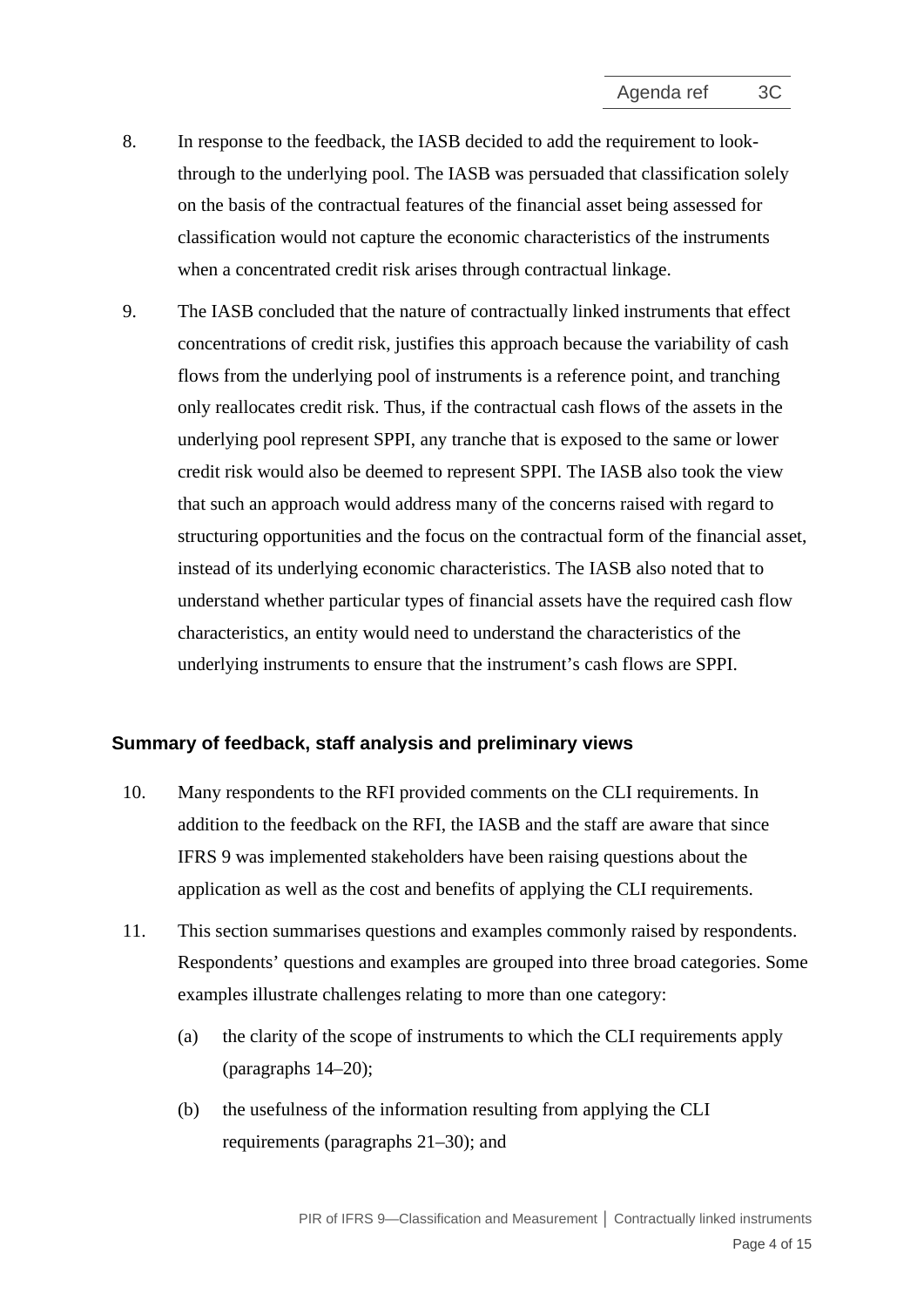- (c) the cost and practicability of assessing the underlying pool of instruments (paragraphs [31–](#page-12-0)36).
- 12. This section also includes a preliminary analysis of the feedback provided by respondents and what actions, if any, the staff think the IASB could take to address the feedback if it were to begin a standard-setting project with respect to assessing contractual cashflow characteristics (paragraphs [37–](#page-13-0)42).
- 13. In general, the staff acknowledge that that the CLI requirements are relatively brief. In our view, clarifying the scope of the instruments to which the requirements apply would assist in resolving some of the concerns around the usefulness of information and the cost of applying the requirements. The IASB could also consider providing illustrative examples to further support consistent application.

### *Scope of CLIs*

### **Respondents' feedback**

Respondents requested the IASB clarify the scope of the CLI requirements. They said that there are diverse interpretations of the meaning of particular terms used to describe the scope such as "multiple", "tranche", the "issuer". These respondents said that clarity about the scope is particularly important given the differences in the financial reporting outcomes resulting from applying the CLI requirements or the general SPPI requirements. Some respondents said that for some types of financial assets, it is unclear whether an entity needs to apply the CLI requirements or the application guidance for non-recourse features.

Respondents noted that during the development of the CLI requirements, the IASB discussion suggested that the defining characteristic of CLIs is the loss of (or a part of) a tranche's contractual entitlement to cash flows upon a shortfall in funds from the underlying pool after satisfying higher ranking tranches. In their view, the CLI requirements in IFRS 9 do not reflect this principle clearly. This lack of clarity has led to questions in practice and diverse interpretation.

Respondents question whether, and to what extent, the substance of the contractual arrangements must be considered as opposed to the financial instruments' legal form. In their view, the IASB intended the CLI requirements to be applied for public securitisation and not for other types of transactions such as project financing involving a SPV or the subordination of a holder's claim in liquidation.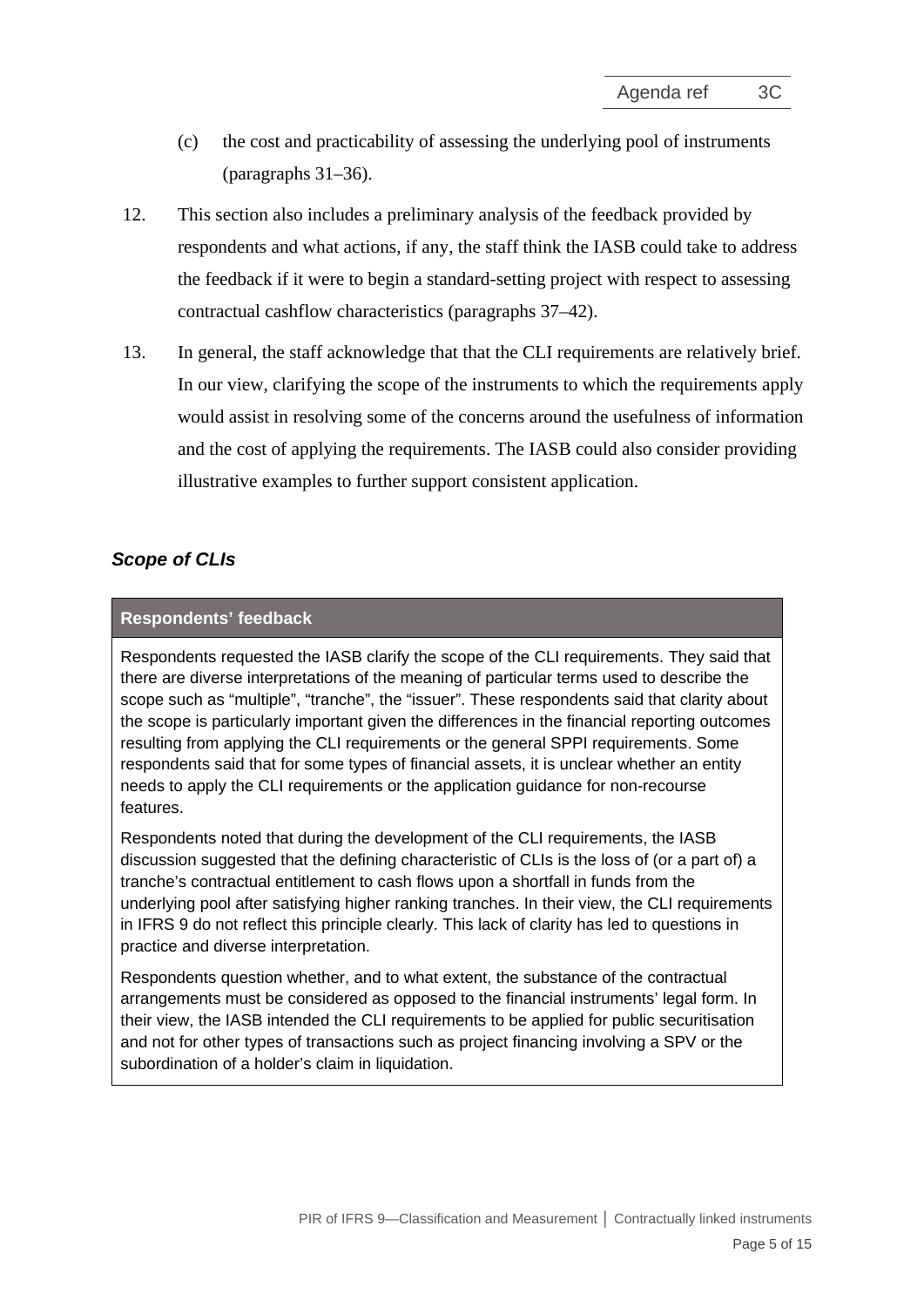<span id="page-5-0"></span>14. Many of the respondents who commented on CLIs raised questions about specific terms used in IFRS 9 to describe CLIs. The examples in the following paragraphs illustrate their questions.

# *Example: the meaning of 'multiple tranches' and 'contractually linked instruments'*

Special Purpose Vehicle (SPV) A, B and C each hold a portfolio of loans as their assets. The sole purpose of the SPVs is to collect the contractual cash flows from the loans and to pass them to their investors. They are identical except for the way they are funded:

- SPV A issued equity instruments that meet the definition of equity in IAS 32 and debt instruments
- SPV B issued junior (subordinated) debt instruments that meet the definition of a financial liability in IAS 32 and senior debt instruments. [1](#page-5-1) Junior and senior debt instruments each have separate contracts. The junior debt contract states that the debt instruments are subordinated to senior debt instruments issued by SPV B.
- SPV C issued collateralised debt obligations that have two tranches senior and junior tranches. Both tranches were issued in a single contract.
- 15. Respondents ask whether the CLI requirements would apply to the holders of the debt instruments issued by SPV B as well as SPV C, noting diverse views in practice. They observe the economic substance of the debt instruments of SPV A, the senior debt instruments of SPV B and the senior tranche of SPV C is similar. Some also question whether 'multiple' tranches were meant for three or more tranches.

<span id="page-5-1"></span><sup>&</sup>lt;sup>1</sup> In this paper, junior debt instruments or subordinated debt instruments refer to debt instruments that have been issued with lower priority than senior debt instruments. Junior debt instruments will only be repaid in the event of default or bankruptcy after more senior debts are repaid in full.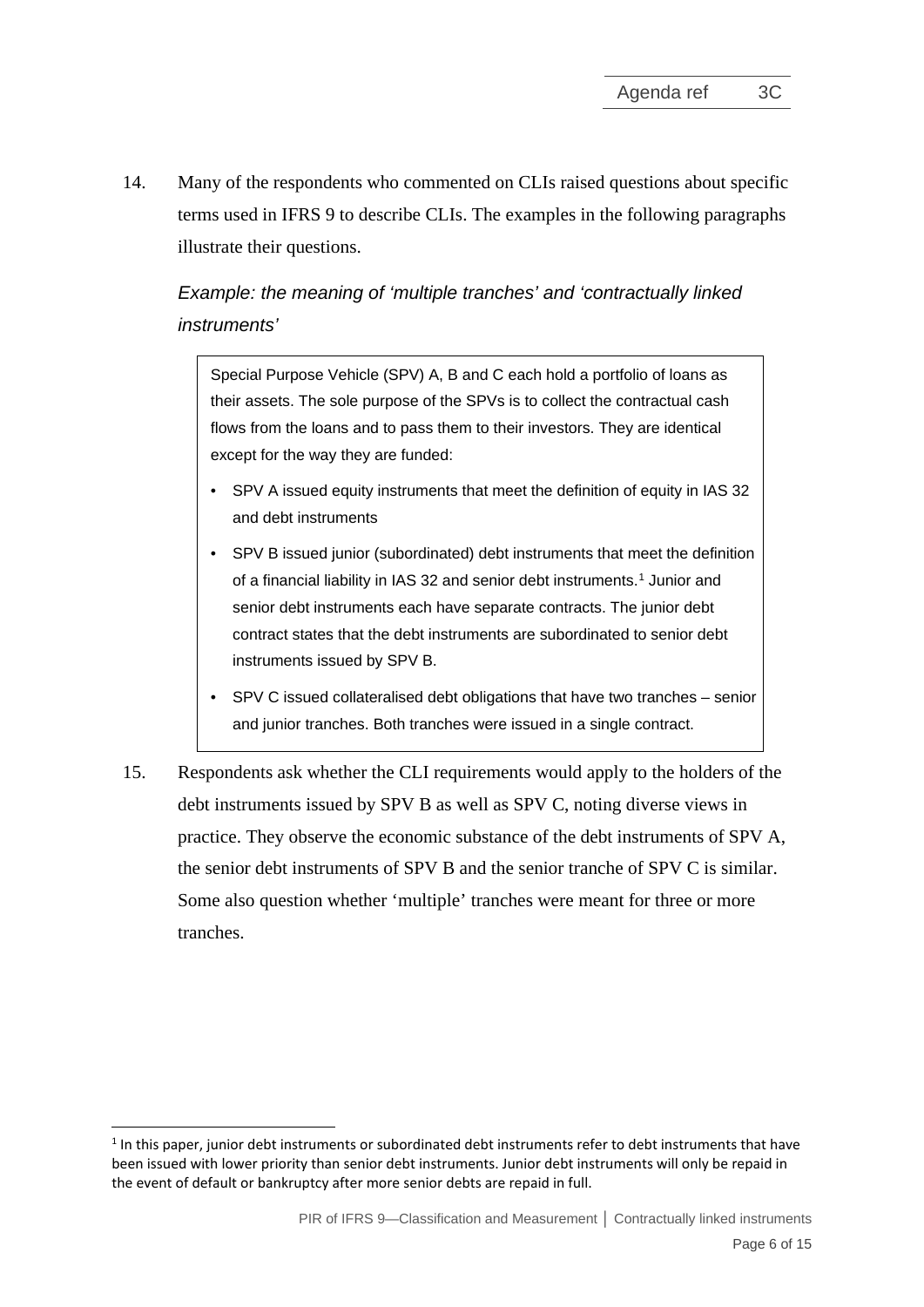### *Example: the meaning of the 'issuer'*

Bank D establishes an SPV (SPV E) with ring-fenced assets. SPV E issued a CLI with two tranches, senior and junior tranches. Bank D consolidates SPV E and holds the junior tranche. Investor F holds the senior tranche.

16. Respondents question whether the senior tranche held by Investor F is a CLI. They observe that IFRS 9 describes CLIs as 'transactions in which an issuer prioritises payments to the holders of financial assets using multiple contractually linked instruments that create concentrations of credit risk (tranches)'. In their view, if SPV E were considered the issuer, the senior tranche is a CLI because SPV E has issued a CLI with two tranches. If the consolidated group of Bank D were considered the issuer on the other hand, the CLI requirements in IFRS 9 would not apply. That is because the CLI does not have multiple tranches as the junior tranche held by Bank D would be eliminated on consolidation.

# *Example: the composition of the underlying pool: business in the underlying pool*

Company G owns 100% of the equity issued by an operating company, OpCo and does not have any other assets. Company G issues multiple tranches of debt instruments where investors' only recourse is to the shares of OpCo. Investor F holds one of the tranches.

17. A question was raised, if the underlying pool includes a business, whether the tranche held by Investor F would be a CLI (ie from the holder's perspective).

### *Other questions*

- 18. Questions were also raised about other specific terms used in IFRS 9 to describe CLIs. They include:
	- (d) *contractually linked instruments*—would a financial instrument be considered a CLI if subordination is created structurally (e.g. through a group entity hierarchy) without contractual terms specifying this?
	- (e) *prioritise payments* would a financial instrument be considered a CLI if prioritisation of payments applies only in the event of default such as in a subordination?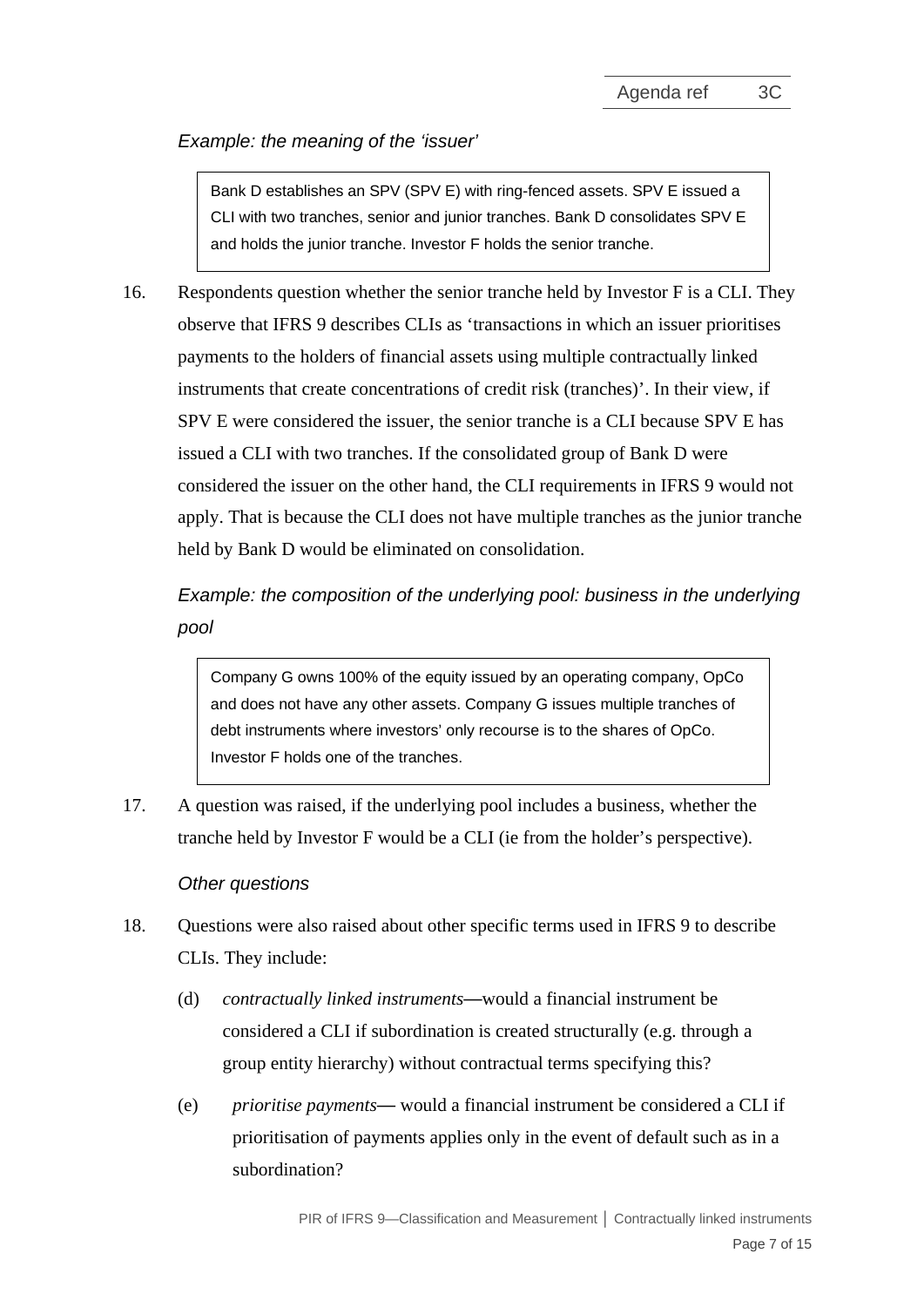- (f) *any cash flows* would a financial instrument be considered a CLI if some of the cash flows generated by the underlying pool will be used to settle operating expenses prior to being allocated to tranches?
- (g) '*The holders only have the right to payments […] only if the issuer generates sufficient cash flows to satisfy higher ranking tranches*'– would a financial instrument be considered a CLI if:
	- (i) the contractual terms set out a waterfall in the distribution of cash flows but not the contractual reduction of the holders' claim in the event insufficient cash flows are generated? For example, a junior tranche will not be paid if there are no sufficient cash flows after satisfying higher-ranking tranches but the junior tranche holder's claim is not contractually reduced.
	- (ii) the contractual terms allow the sponsor to inject additional cash flows into the underlying pool to prevent an event of default? The question arises because this would mean the repayment of the CLI can come from sources other than cash flows generated by the issuer (or from the underlying pool).

#### *Preliminary staff views*

- <span id="page-7-1"></span>19. In the staff view, the key defining characteristics of a CLI is the creation of credit concentrations through the contractual reduction in the tranche holder's right to receive cash flows (including repayment of the principal) after satisfying any tranches that have higher priority of payment than the tranche being assessed.
- <span id="page-7-0"></span>20. In the staff view, the description of the CLI as currently drafted is consistent with this notion but there is room for further clarification given the questions raised by stakeholders. The staff think the IASB could clarify the key characteristics of a CLI to clarify for what types of contractual arrangements the requirements were intended. The staff think that such clarification would help ensure entities apply the relevant requirements consistently and to only those financial instruments the IASB intended the requirements for.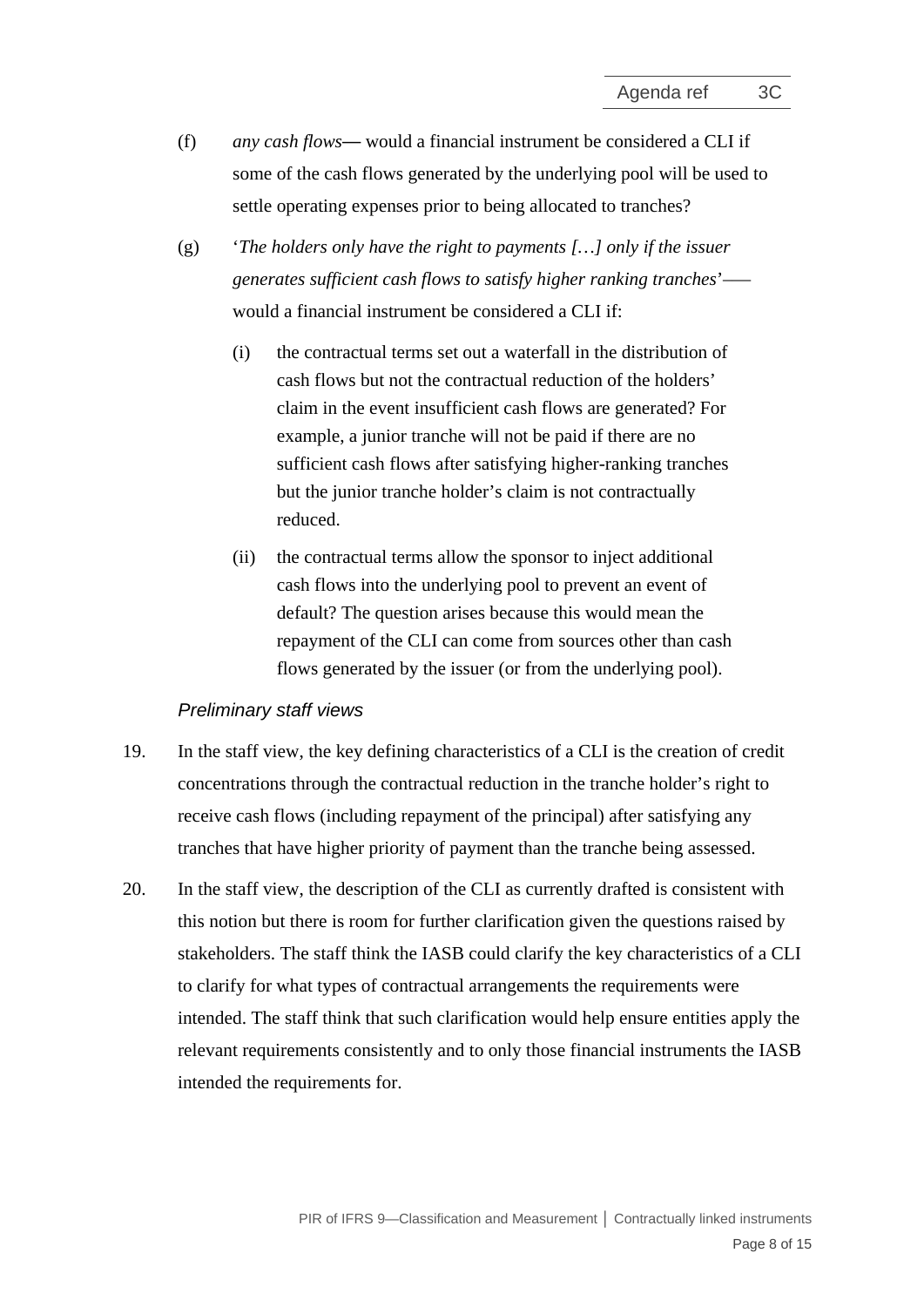### *Usefulness of the resulting information*

#### **Respondents' feedback**

Respondents observed that transactions with similar economic substance can be structured as a CLI or another type of financial instrument. They expressed the view that:

- if structured as a CLI, the CLI would need to be measured at fair value through profit or loss because the instruments in the underlying pool do not have SPPI cash flows; and
- if structured as another financial instrument (for example, as a non-recourse financial asset that finances a pool of non-financial assets), an entity might conclude that some such assets have SPPI cash flows.

Respondents also observed that the CLI requirements in IFRS 9 refers to both 'financial instruments' and 'instruments' in describing the conditions required for the underlying pool for the CLI to have the SPPI cash flows. In their view, this has resulted in differing interpretations of what types of instruments can be present in the underlying pool, which led to differing measurement outcomes.

In respondents' view, differing measurement outcomes for economically similar investments do not provide useful information. They requested the IASB clarify whether these differing measurement outcomes were intended.

#### *Example: CLIs and non-recourse financial assets*

Company H establishes an SPV (SPV I). SPV I issues equity instruments, junior and senior debt instruments. Company H holds the equity instruments and junior debt and Bank J holds the senior debt instruments. SPV I uses this funding to purchase properties. The sole purpose of SPV I is to collect the contractual cash flows from leasing the properties and pass them to investors. All investors have the right to payments only if SPV I generates sufficient cash flows from leasing the properties. All investors have recourse only to the assets held by SPV I.

Respondents asked how Bank J would assess the contractual cash flows of the senior debt instruments issued by SPV I.

In a variation of the above fact pattern, Company H creates another SPV (SPV K). SPV K has the same purpose as SPV I but is different in how it is financed. SPV K issues collateralised debt obligations with senior, mezzanine and junior tranches. Bank J holds the senior tranche.

Assume the contractual terms of the senior debt instruments of SPV I and the senior tranche of SPV K give rise to SPPI cash flows.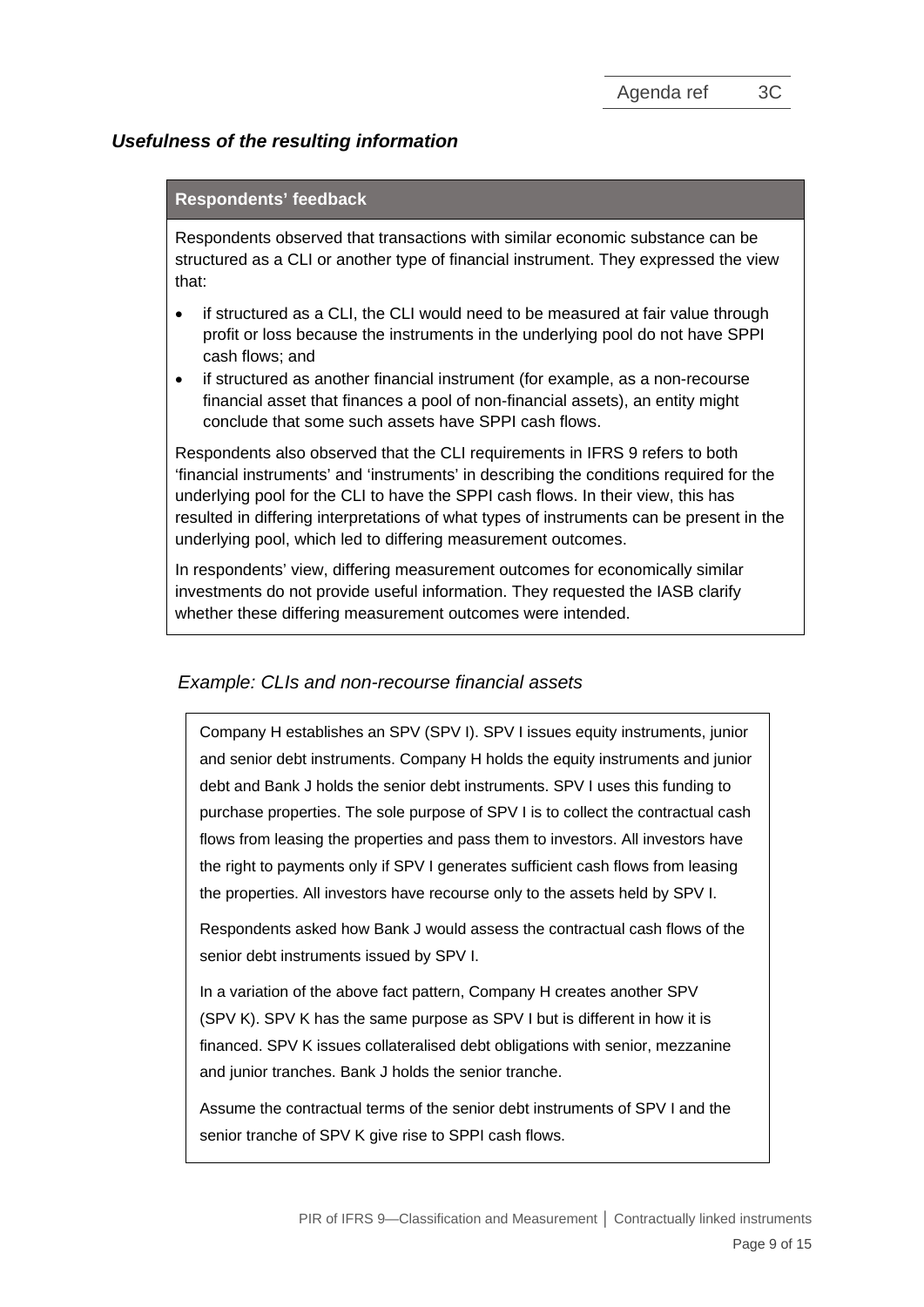- <span id="page-9-0"></span>21. Respondents are of the view that Bank J would be able to measure the senior debt instruments issued by SPV I at amortised cost or at fair value through other comprehensive income (subject to the business model assessment). On the other hand, Bank J would be required to measure the senior tranche issued by SPV K at fair value through profit or loss:
	- (a) for senior debt instruments issued by SPV I, Bank J would assess whether the debts represent an investment in properties and whether the terms of the senior debt instruments limit the cash flows in a manner inconsistent with SPPI. Bank J could conclude the senior debt instruments have SPPI cash flows for example, if the underlying properties are expected to generate sufficient cash flows and there is sufficient equity and subordinated debt in SPV I so that the contractual cash flows of the debts are not limited in a way that is inconsistent with SPPI.
	- (b) for the senior tranche issued by SPV K, Bank J would conclude the senior tranche does not have SPPI cash flows. This is because IFRS 9 allows only particular types of instruments in the underlying pool of CLIs that have SPPI cash flows and does not allow non-financial assets to be present.
- 22. In their view, Bank J's investments in SPV K's senior tranche and SPV I's senior debt instruments have similar economic substance. Respondents asked whether these differing measurement outcomes were intended and would provide useful information about investments in these debt instruments.
- 23. Respondents requested the IASB clarify the types of financial instruments to which the IASB intended the CLI requirements to apply. In their view, the CLI definition was intended for public securitisations structures with many debt tranches issued. Respondents do not think this was intended for bilateral (or trilateral) non-recourse lending arrangements over specific assets the borrower has ring fenced in an SPV. They noted that many common real estate, transportation and infrastructure lending arrangements have this type of structure. In their view, measuring all investments in such debt instruments at fair value through profit or loss applying the CLI requirements would not provide useful information to users of the financial statements.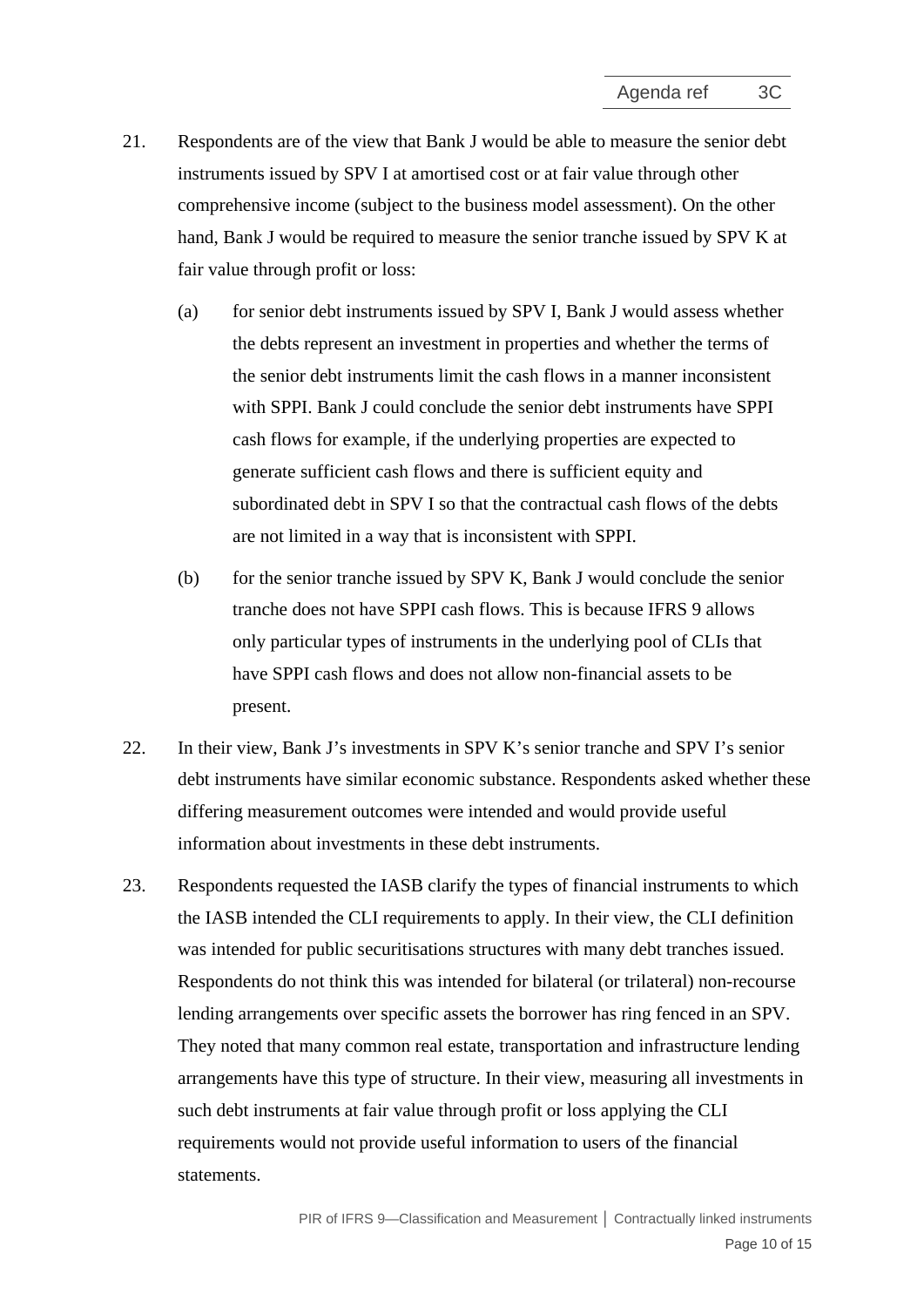### *Example: the application of the 'de minimis' requirements to CLIs*

Consider a CLI for which the underlying pool of instruments is determined to have SPPI cash flows except for one possible type of 'eligible investments'. The issuer has the contractual right to invest cash flows received on the underlying instruments into 'eligible investments' before the cash is disbursed to the CLI holders at the next periodic payment date. One of the possible eligible investments is money market funds which would not have SPPI cash flows due to the ability to put the instrument at fair value. The money market funds are held for a very short period, have a very high credit rating and form a very small proportion of the underlying pool at any point in time.

<span id="page-10-0"></span>24. Respondents asked whether an entity can apply the notion of 'de minimis' in assessing the cash flow characteristics of CLIs. They questioned whether the particular contractual right of the issuer in the example above should require the holder of the CLIs to measure the CLIs at fair value through profit or loss, and they question the usefulness of the information resulting from the FVPL measurement.

#### *Preliminary staff views*

- 25. The staff acknowledge respondents' concern about the usefulness of differing classification outcomes for economically similar transactions and we think it is worth the IASB's consideration. Clarifying the scope of CLIs as discussed in paragraphs [19](#page-7-1)[–20](#page-7-0) of this paper would respond to some concerns. However, we are of the view that there are significant differences in the economic substance of CLIs and other types of financial instruments and therefore different classification outcomes are often required to faithfully represent the underlying economics.
- 26. We are of the view that concerns about different classification outcomes are symptomatic of the lack of sufficient application guidance on the scope of instruments to which the CLI requirements apply. As also noted in Agenda Paper 3A for this meeting, questions were also raised about what a non-recourse financial asset is, how this is different from CLIs and the application the SPPI requirements in this regard.
- 27. The staff consider it important to note that a CLI in IFRS 9 is *a type* of structured financial instruments whereas having no or limited recourse to the borrower's assets is *a feature* of a financial instrument. While IFRS 9 includes application guidance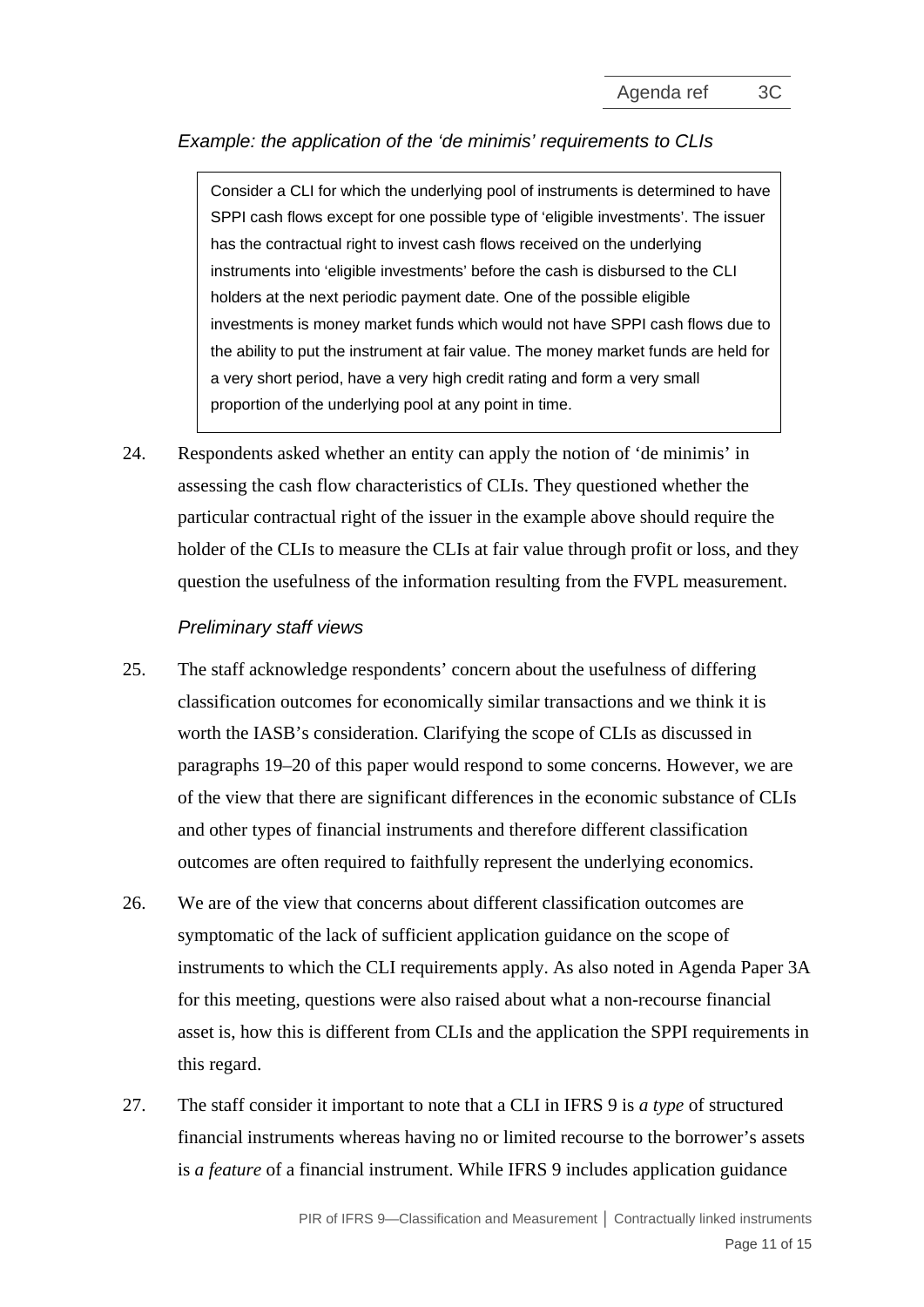that refers to non-recourse financial assets (paragraphs B4.1.15–B4.1.17), that application guidance is not meant to only apply to non-recourse financial assets. As noted in Agenda Paper 3A for this meeting, the objective of that application guidance is to require the holder of financial instruments to assess the nature of the cash flows and what the holder is being compensated for, rather than simply relying on how those cash flows are described or labelled in the contract. Non-recourse financial assets are an example of assets for which such consideration would be particularly relevant.

- 28. In contrast, IFRS 9 contains specific requirements that apply only to CLIs. The staff think it is useful to remember that the underlying principle of the SPPI requirements in IFRS 9 is that amortised cost measurement is for financial assets with 'simple' contractual cash flows, which are described as solely payments of principal and interest in IFRS 9. CLIs are structured products and would not necessarily be regarded as 'simple' financial instruments. However, the IASB recognised that some tranches of CLIs can have SPPI cash flows and hence amortised cost can provide useful information about them. The IASB developed specific requirements for CLIs to ensure only those part of CLIs that have SPPI cash flows are eligible to be measured at amortised cost (see paragraphs [3–](#page-1-1)[9](#page-3-1) of this paper).
- 29. Therefore, we think there is an opportunity for the IASB to clarify the requirements and application guidance for both non-resource financial assets and CLIs.
- <span id="page-11-0"></span>30. In addition, the staff note that in describing the CLI requirements for the underlying pool, IFRS 9 does not explicitly require the financial instruments to be those within the scope of IFRS 9. This has led to some stakeholders asking whether some financial instruments that are not (fully) within the scope of IFRS 9 can be present in the underlying pool of CLIs that have the SPPI cash flows, for example lease receivables. The staff think it would help improve the clarity of the scope of the CLI requirements if the IASB could clarify this point.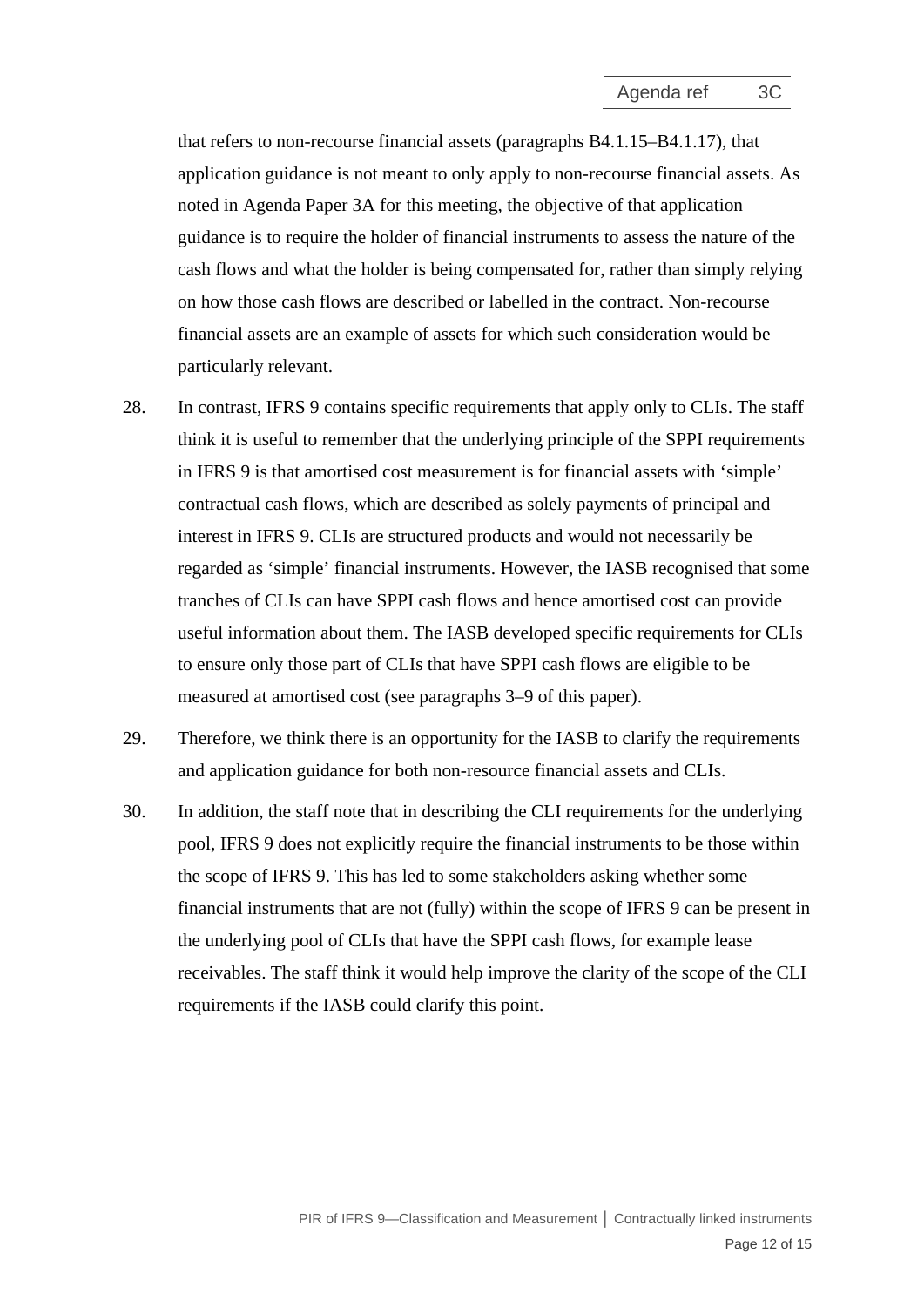# *Cost of preparation and practicability of the look-through assessment*

#### **Respondents' feedback**

Respondents requested the IASB scope out the most senior tranche from applying the CLI requirement so that the senior tranche is assessed applying the general SPPI requirements including the requirement for non-recourse financial assets. These respondents expressed the view that applying the CLI requirement to these tranches can require an unnecessary level of judgement and effort, and does not always result in useful information.

Some respondents noted that detailed information about the underlying pool is not always available to perform the look-through assessment. They noted that the SPPI assessment requires having access to the details of underlying contracts to understand how some contractual features, such as early redemption clauses or interest rates with a modified time value element, may affect the contractual cash flows. In their view, an investor rarely has access to such level of details. This assessment is even more complicated in a situation in which the underlying assets can change subsequent to initial recognition.

### *Preliminary staff views*

<span id="page-12-0"></span>31. IFRS 9 already acknowledges that the extent of the assessment required varies depending on the specific circumstances. In relation to the look-through assessment of the underlying pool, paragraph B4.1.25 of IFRS 9 states that:

> [...] in performing this assessment, a detailed instrument-byinstrument analysis of the pool may not be necessary. However, an entity must use judgement and perform sufficient analysis to determine whether the instruments in the pool meet the conditions in paragraphs B4.1.23–B4.1.24. […]

- 32. In the staff view, it is generally expected that a more extensive assessment of the underlying pool would be required for lower-ranking tranches than senior-ranking tranches. The staff further note that the CLI requirements as drafted in IFRS 9 were the result of the IASB responding to the concerns raised by respondents to the 2009  $C\&MED$
- 33. Furthermore, the staff note that even if the IASB amended IFRS 9 to scope out the most senior tranche from the CLI requirements, IFRS 9 would still require the holder to assess the effects of the cash flows of the underlying pool of instruments. Scoping out the most senior tranche from the CLI requirements would not necessarily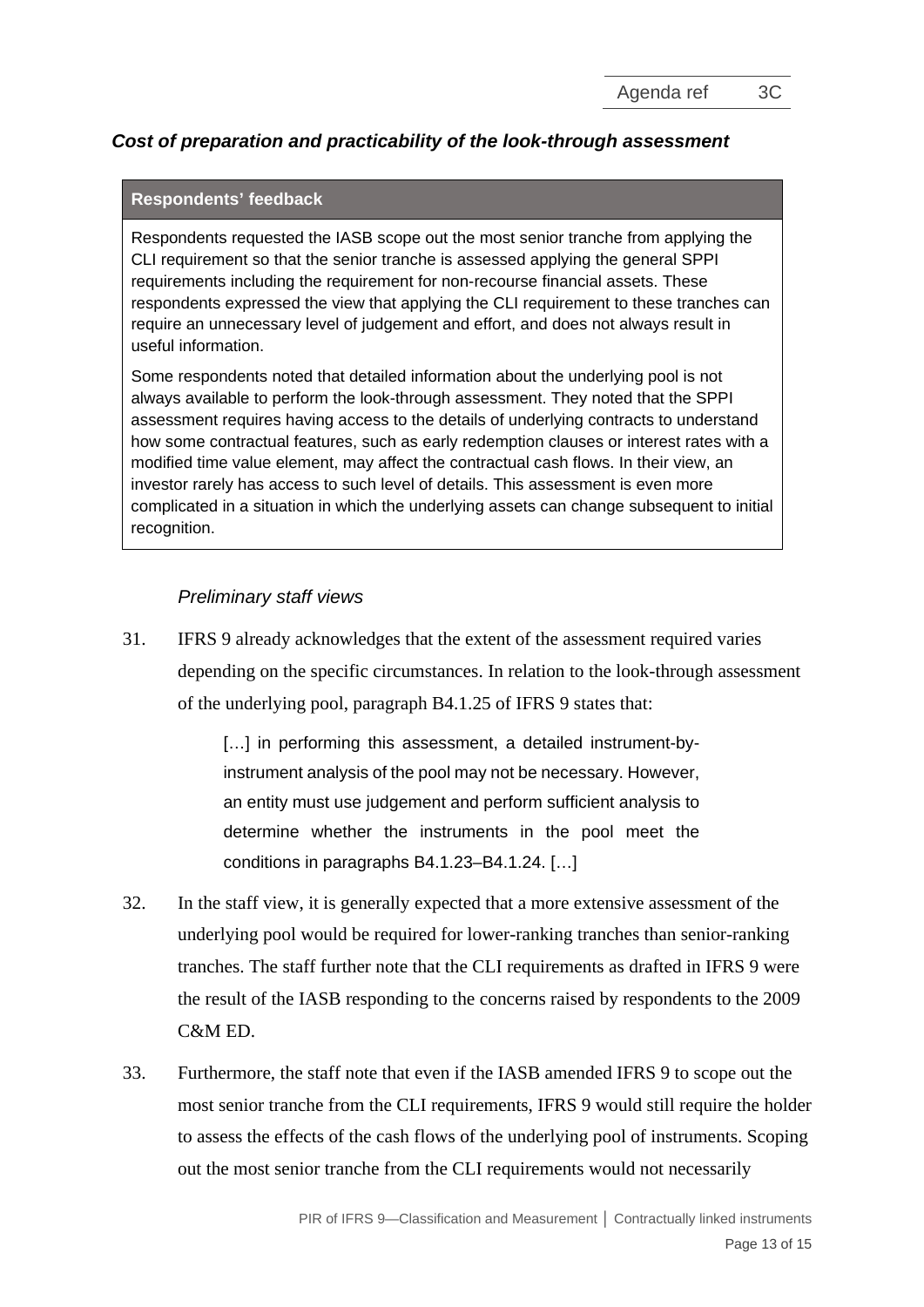alleviate the need to consider the effect of the cash flows of the underlying pool on the senior tranche.

- 34. The staff understand that another reason some respondents are requesting the most senior tranches to be scoped out of the CLI requirements stem from their concern over the requirements about the underlying pool discussed in paragraphs [21–](#page-9-0)[24](#page-10-0) of this paper. The staff think a potential clarification to the underlying pool requirements such as that discussed in paragraph 30 would respond to concerns at least to some extent.
- 35. Lastly, when developing the CLI requirements, the IASB was made aware that in some cases, it would not be practicable to look through to the underlying pool of financial instruments and that the instruments in the underlying pool can change subsequently. As a result, paragraphs B4.1.25 and B4.1.26 of IFRS 9 contains explicit requirements to measure the tranche at fair value through profit or loss if the holder cannot assess the underlying pool at initial recognition and if the underlying pool of instruments can change after initial recognition in such a way that the pool may not meet the required condition.
- 36. This is consistent with the IASB's view explained in paragraph BC4.34 of the Basis for Conclusions on IFRS 9 that to understand and make the judgement about whether particular types of financial assets have the required cash flow characteristics, an entity would need to understand the characteristics of the underlying issuer to ensure that the instrument's cash flows are SPPI.

### *Is standard-setting needed?*

- <span id="page-13-0"></span>37. In the staff view, providing clarity as requested by respondents in this area would most effectively be done through standard-setting. Should the IASB begin a standard setting project to address the accounting for financial assets with ESG-linked features, we think it would be a good opportunity for the IASB to consider whether any targeted improvements in this area would be appropriate.
- 38. As explained in Agenda Paper 3A, we think that if PIR feedback raises many application questions in one area with significant diversity in practice, such feedback is indicative that standard-setting—rather than interpretation or educational